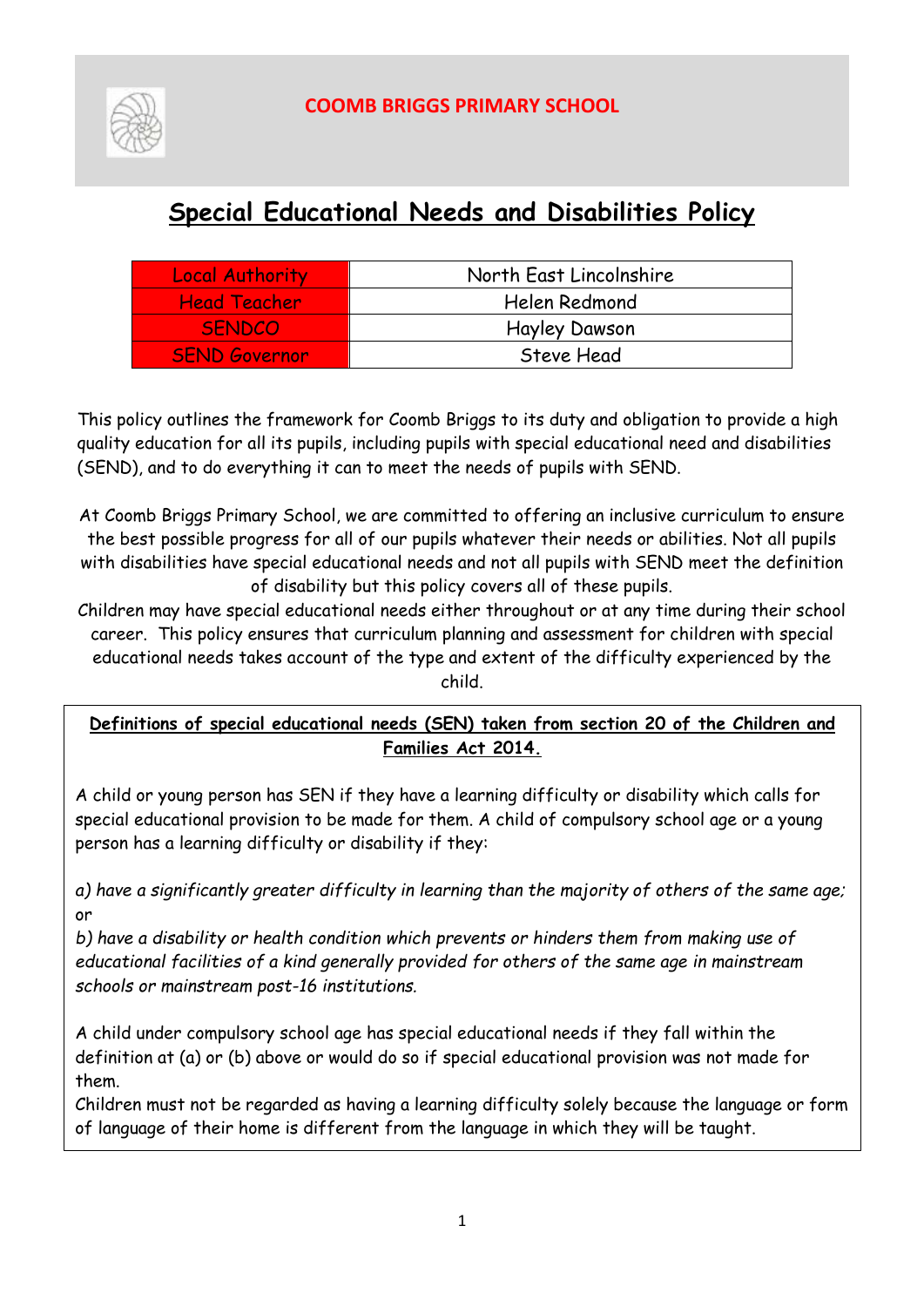#### **Aims and Objectives**

#### **Aims for our SEND children:**

We aim to provide every child with access to a broad and balanced education. This includes the National Curriculum in line with the Special Educational Needs Code of Practice.

#### Our aims are:

- To provide curriculum access for all
- To secure high levels of achievement for all
- To meet individual needs through a wide range of provision
- To attain high levels of satisfaction and participation from pupils, parent and carers
- To carefully map provision for all vulnerable learners to ensure good learning outcomes.
- To ensure a high level of staff expertise to meet pupil need, through well targeted continuing professional development.
- To work in a cooperative and productive partnership with the Local Authority and other outside agencies, to ensure there is a multi-professional approach to meeting the needs of all vulnerable learners.

#### Objectives:

- Identify the needs of pupils with SEND as early as possible. This is most effectively done by gathering information from parents, education, health and care services and Early Years settings prior to the child's entry into the school.
- Monitor the progress of all pupils in order to aid the identification of pupils with SEND.
- Continuous monitoring of those pupils with SEND by their teachers will help to ensure that they are able to reach their full potential.
- Make appropriate provision to overcome all barriers to learning and ensure pupils with SEND have full access to the National Curriculum. This will be co-ordinated by the SENCO and will be carefully monitored and regularly reviewed in order to ensure that individual targets are being met and all pupils' needs are catered for.
- Work with parents to gain a better understanding of their child, and involve them in all stages of their child's education. Coomb Briggs Primary School is committed to working in partnership with parents, children, and other members of the school community to provide for the needs of every child. The school recognises that parents have knowledge and experience that will contribute to the shared view of a child's needs. All parents of children with special educational needs and disabilities will be treated as partners and supported to play an active and valued role in their children's education.
- Work with and in support of outside agencies when the pupils' needs cannot be met by the school alone. We work in partnership with professionals from Health, Social and Educational Services in assisting and planning future support. Voluntary Organisations may be consulted as appropriate.
- Create a school environment where pupils feel safe to voice their opinions of their own needs. Pupil participation is a right. This will be reflected in decision-making but also encouraged through wider opportunities for participation in school life, ie. Membership of the school council. Children and young people with special educational needs have knowledge of their own needs and what may help them in their learning. They will be encouraged to participate in and contribute to the assessment of their needs, the review and transition processes.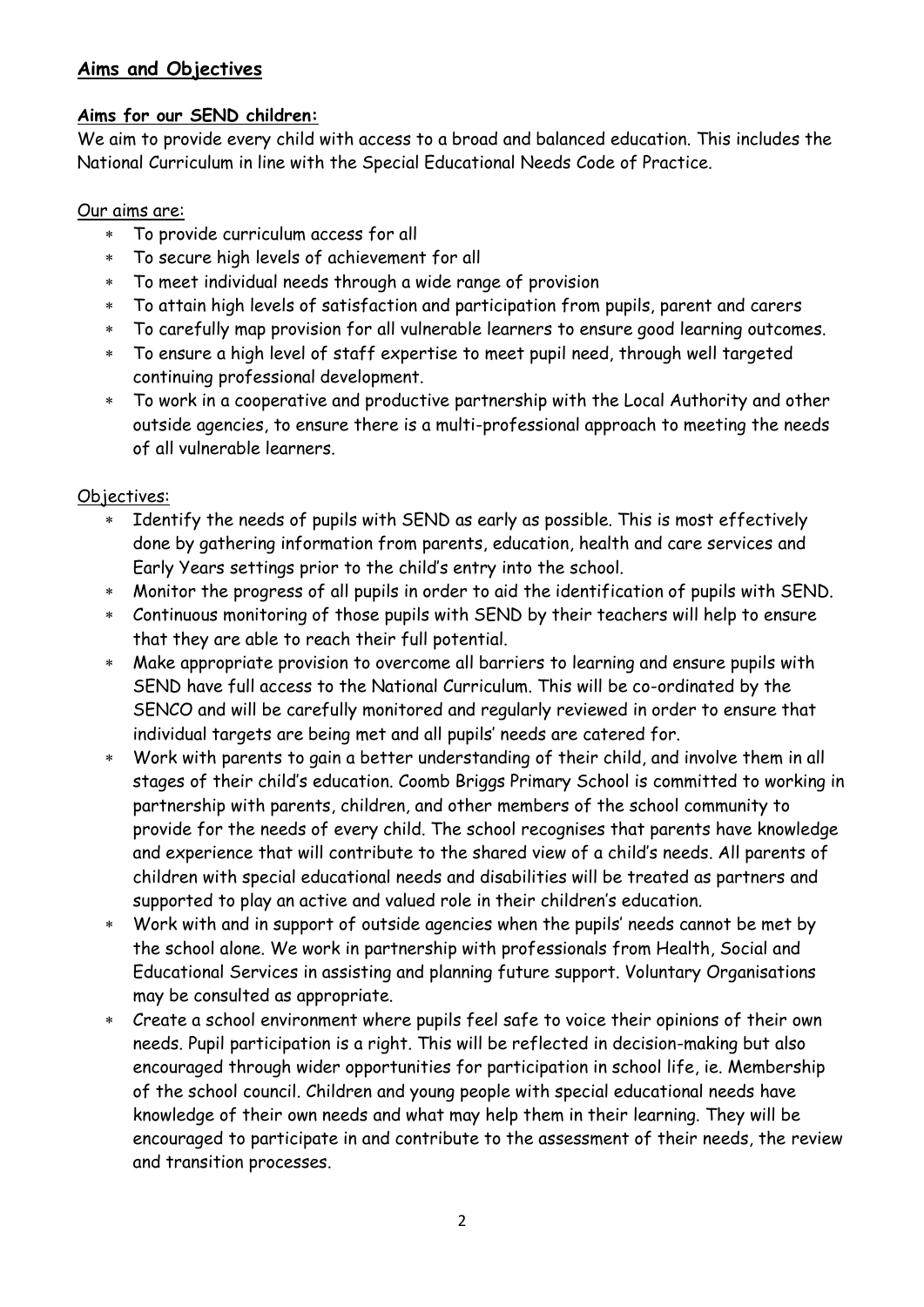# **Areas of SEND**

There are 4 broad areas of need.

- **Communication and Interaction –** this includes pupils who have speech, language and communication difficulties, slower processing difficulties and this area can include pupils with autistic spectrum conditions.
- **Cognition and Learning -** this includes pupils who have specific, moderate, severe or profound and multiple learning difficulties. Pupils will need extra support in accessing the curriculum. These difficulties can include dyslexia and dyspraxia.
- **Social, Emotion and Mental Health –** this includes pupils that find it hard to socialise, interact with others and have emotional difficulties.
- **Sensory or Physical needs –** this includes pupils that have visual, hearing, sensory or physical needs that may impact on learning.

#### **Identifying SEND**

Coomb Briggs Primary School has a clear approach to identifying and responding to SEND. We recognise the benefits of early identification: identifying a need at the earliest point and then making effective provision improves long-term outcomes for the pupil.

It is the responsibility of the class teacher to carry out assessments and track progress for all pupils, in all areas of the curriculum. If a child is significantly slower than their peers, fails to match or better previous rate of progress or fails to close to the gap to meet age expectations, then it is the responsibility of the class teacher to initially adapt provision (HQT – high quality teaching). If after 6 weeks this level of provision has had no impact, then the class teacher will refer the pupil to the SENCO by completing a 'Cause for Concern' form. The SENCO and class teacher will discuss and plan further provision for the pupil, which will be reviewed and assessed after another 6 weeks. Following a review, it may be determined that outside agency support is required, which is the responsibility of the SENCO to initiate. This will be done in conjunction with parents, pupil and class teachers.

Additionally, it may be determined, through consultation with the pupil and parents, that a pupil does have a SEND, the change of status will be added to the pupil's personal files. The aim of formally identifying a pupil with SEND is to help school ensure that effective provision is put in place and to remove barriers to learning.

#### **Stages of SEND at Coomb Briggs Primary School**

**High Quality Teaching –** all teachers are teachers of special educational needs and high quality teaching is the first port of call when identifying SEND. HQT is when provision is *"differentiated for individual pupils and is the first step in responding to pupils who have or may have SEN".* Adaptations are made to provision, in class, by the class teacher.

**Step 2 –** pupils will be added to the *Step 2 Register* when teachers have concerns regarding their progress or attainment and have made adaptations to class provision following a referral to the SENCO. This **DOES NOT** mean that the pupil is on the SEND Register. Half termly reviews of pupils on this register will take place with the class teacher and SENCO.

**Step 3 – on the SEND Register -** pupils with complex and additional needs will be added to the SEND (special educational needs and disabilities) register when school is providing additional educational provision (above and beyond what is typically given to a pupil of that age). This will be discussed with parents/carers, class teachers, pupil and SENCO). Written consent must be gained.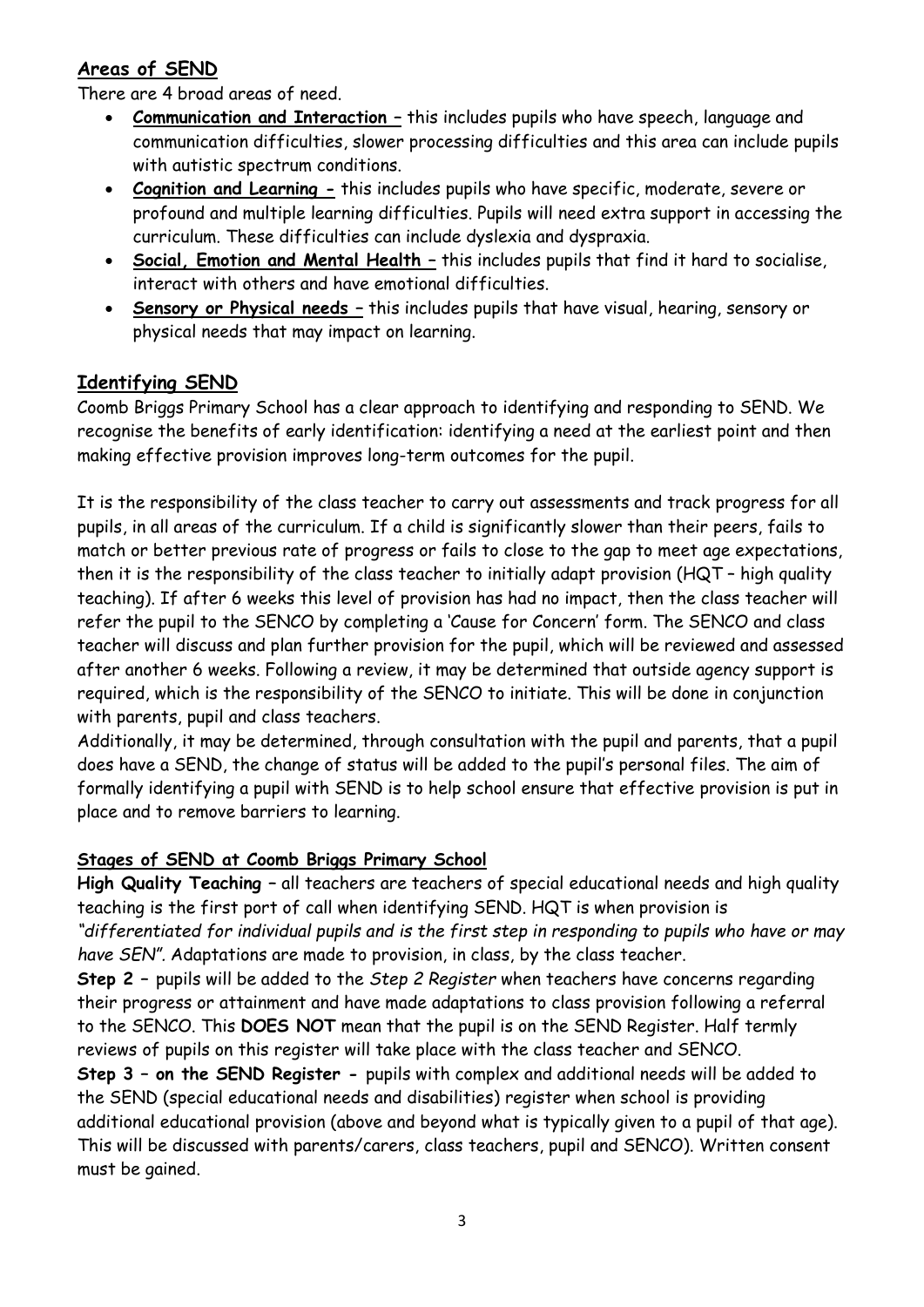**Step 4 – EHCP (Education, Health and Care Plan) –** when a pupil has significant difficulties in accessing their learning and the support required goes above and beyond school's offer and funding, an education health and care plan request would be initiated. This would be done in partnership with class teacher, outside agencies, parents/carers and SENCO.

The support provided consists of a four – part cycle: Special Educational Needs and Disability Code of Practice: 0 to 25 years (2015):

- Assess
- Plan
- Do
- Review

This is an ongoing cycle to enable the provision to be refined and revised as the understanding of the needs of the pupil grows.

This cycle enables the identification of those interventions which are the most effective in supporting the pupil to achieve good progress and outcomes.

#### **Assess**

This involves clearly analysing the pupil's needs using the class teacher's assessment and experience of working with the pupil, details of previous progress and attainment, comparisons with peers and national data, as well as the views and experience of parents. The pupil's views and where relevant, advice from external support services will also be considered. Any parental concerns will be noted and compared with the school's information and assessment data on how the pupil is progressing.

This analysis will require regular review to ensure that support and intervention is matched to need, that barriers to learning are clearly identified and being overcome and that the interventions being used are developing and evolving as required. Where external professional colleagues are already involved their work will help inform the assessment of need. We may request professional colleagues to carry out specific testing and the reports will be shared with both parents and class teachers.

# **Plan**

Planning will involve consultation between the teacher, SENCO and parents to agree the adjustments, interventions and support that are required; the impact on progress, development and or behaviour that is expected and a clear date for review. Parental involvement may be sought, where appropriate, to reinforce or contribute to progress at home. All those working with the pupil, including support staff will be informed of their individual needs, the support that is being provided, any particular teaching strategies/approaches that are being employed and the outcomes that are being sought. Where professional colleagues from outside agencies are not involved they may be contacted, if this is felt to be appropriate, following discussion and agreement from parents. Professional colleagues may support class teachers to plan interventions and for specific need through both meetings and reporting.

# **Do**

The class teacher remains responsible for working with the child on a day-to-day basis. They will retain responsibility even where the interventions may involve group or one-to-one teaching away from the main class teacher. They will work closely with teaching assistants and /or relevant specialist staff to plan and assess the impact of support and interventions and links with classroom teaching. Support with further assessment of the pupil's strengths and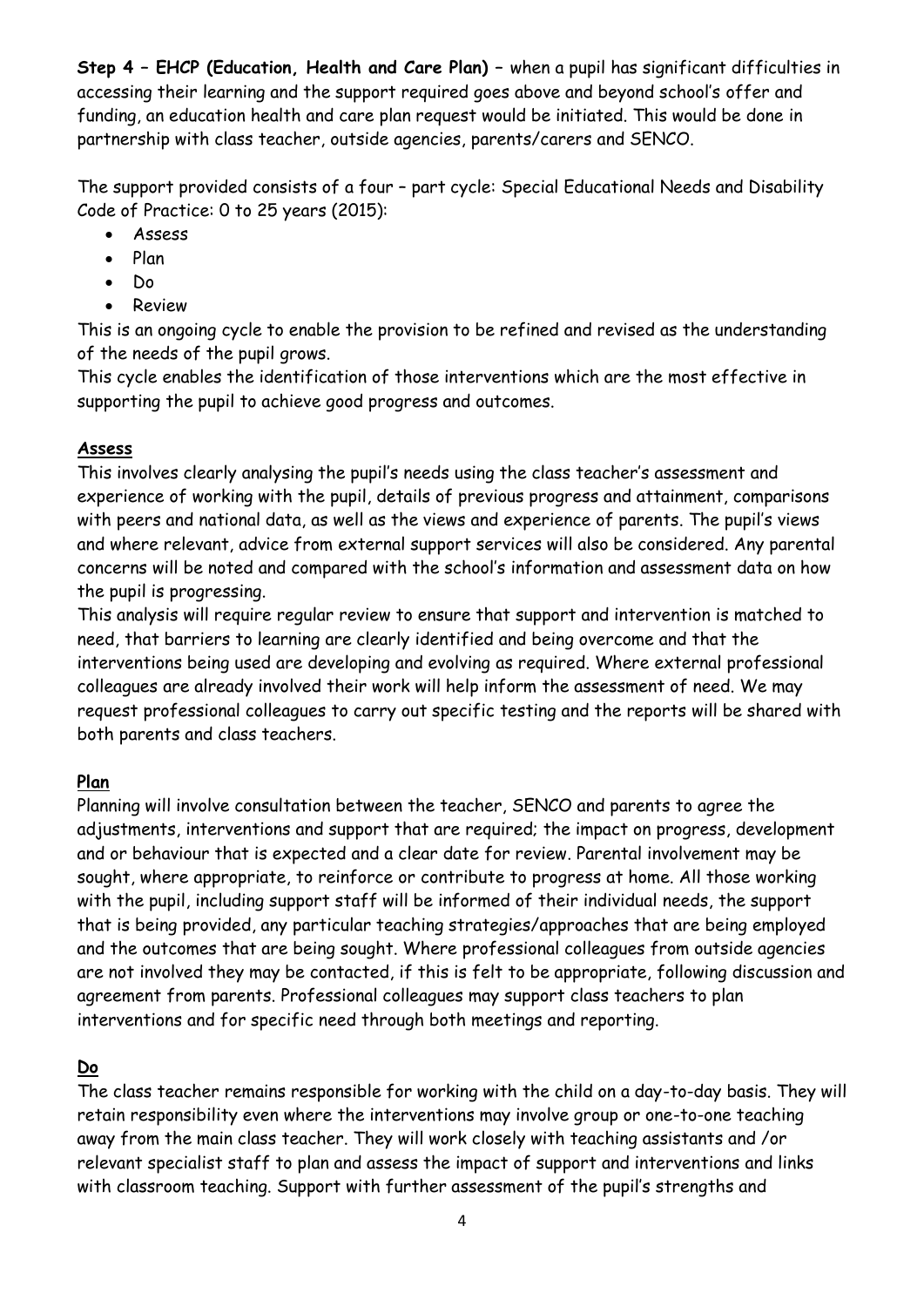weaknesses, problem solving and advising of the implementation of effective support will be provided by the SENCO.

# **Review – Monitoring and Evaluation of SEND**

Reviews will be undertaken in line with agreed dates. The review process will evaluate the impact and quality of the support and interventions. It will also take account of the views of the pupil and their parents. The class teacher, in conjunction with the SENCO will revise the support and outcomes based on the pupil's progress and development. They will collaborate to make any necessary amendments going forward, in consultation with parents and the pupil. Parents will be provided with clear information about the impact of support to enable them to be involved in planning the next steps. This information will be given from the pupil's class teacher.

# **Referral for an Education, Health and Care Plan**

If a child has lifelong or significant difficulties they may undergo the Statutory Assessment Process which is usually requested by the school or any other external agency, but can be requested by a parent. This will occur where the complexity of need or a lack of clarity around the needs of the child are such that a multi-agency approach to assessing that need, to planning provision and identifying resources, is required.

The decision to make a referral for a statutory plan will be taken at a progress review. The application for an Education, Health and Care Plan will combine information from a variety of sources including:

Parents Special Educational Needs Policy 2015 guidance Teachers Educational Psychologists Specialist Teachers **SENCO** Social Care Compass Go Health professionals.

Information will be gathered relating to the current provision provided, action points that have been taken, and the preliminary outcomes of targets set. A decision will be made by a group of people from education, health and social care about whether or not the child is eligible for an EHC Plan. Parents have the right to appeal against a decision not to initiate a statutory assessment leading to an EHC Plan. Further information regarding the appeals process can be found by contacting the SEND Team for the Local Authority.

For more information, please visit the North East Lincolnshire website following the link below: <https://sendlocaloffer.nelincs.gov.uk/home/what-is-an-education-health-and-care-needs-assessment/>

# **Early Years Foundation Stage**

The Early Years Foundation Stage (EYFS) is the statutory framework for children aged 0-5 years. Our school has arrangements in place to support EYFS pupils with SEND. Coomb Briggs ensures all staff who work with young children are alert to emerging difficulties and respond early. In particular, parents know their children best and it is important that all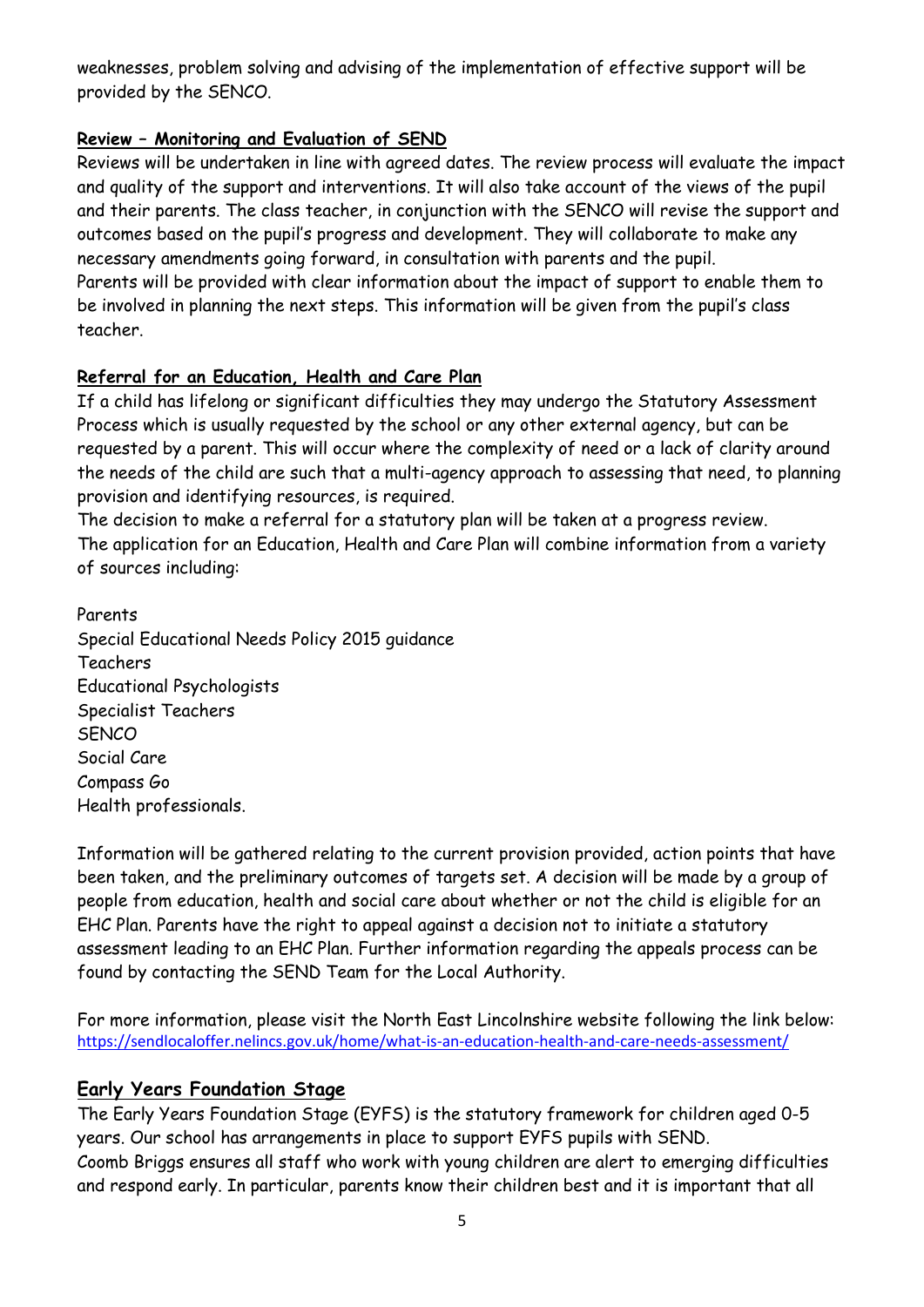practitioners listen and understand when parents express concerns about their child's development. We also listen to and address any concerns raised by children themselves.

#### **Pastoral Support**

Staff ensure that the pastoral needs of all of our SEND children are met by supporting them with behaviour issues and additional pastoral needs.

Coomb Briggs Primary School provides support for emotional and social development through weekly lessons, themed assemblies and close monitoring for all children.

Pupil Voice: Children are free at all times to discuss any issues or concerns regarding school and/or home life. Pupil Voice is recorded on a termly basis and held in their SEND profile.

#### **Admissions**

We follow the Local Authority policy for admissions for SEND children, further information can be found by contactin[g: 01472](tel:01472) 326291 – option 4. The admission arrangements for all pupils are in accordance with national legislation, including the Equality Act 2010. This includes children with any level of SEND; those with Education, Health and Care Plans and those without.

School Admissions Team, Civic Offices, Knoll Street, Cleethorpes, North East Lincolnshire, DN35 8LN Email: **[schooladmissions@nelincs.gov.uk](mailto:schooladmissions@nelincs.gov.uk)**

Coomb Briggs Primary School recognises that each child will have unique needs and welcomes all children irrespective of need- physical, intellectual, social and emotional. We will endeavour to make reasonable adjustments to provide a quality educational experience which is effective in meeting their specific needs. This would be agreed upon in consultation with parents and outside agencies. These may require physical adaptations to the school, specialised teaching skills and equipment. Staff development, external support and specific resourcing may also be required to ensure that each child receives the educational experience to which they are entitled.

#### **Roles and Responsibilities**

The SENCO:

- Be qualified teacher
- Achieve the National Award in Special Educational Needs Coordination within 3 years of appointment. The national award must be a postgraduate course accredited by a recognised higher education provider.
- Collaborate with governing body and Headteacher, as part of the school leadership team to determine the strategic development of SEND policy and provision in the school.
- Work with the school governors and the Headteacher to ensure that the school meets its responsibilities under the Equality Act 2010 with regard to reasonable adjustments and access arrangements.
- Undertake day-to-day responsibility for the operation of the SEND Policy.
- Coordinate the specific provision made to support individual children with SEND, including those with EHCP.
- Liaise with the relevant, designated teacher where a looked after pupil has SEND.
- Advise on graduated approach to providing SEND support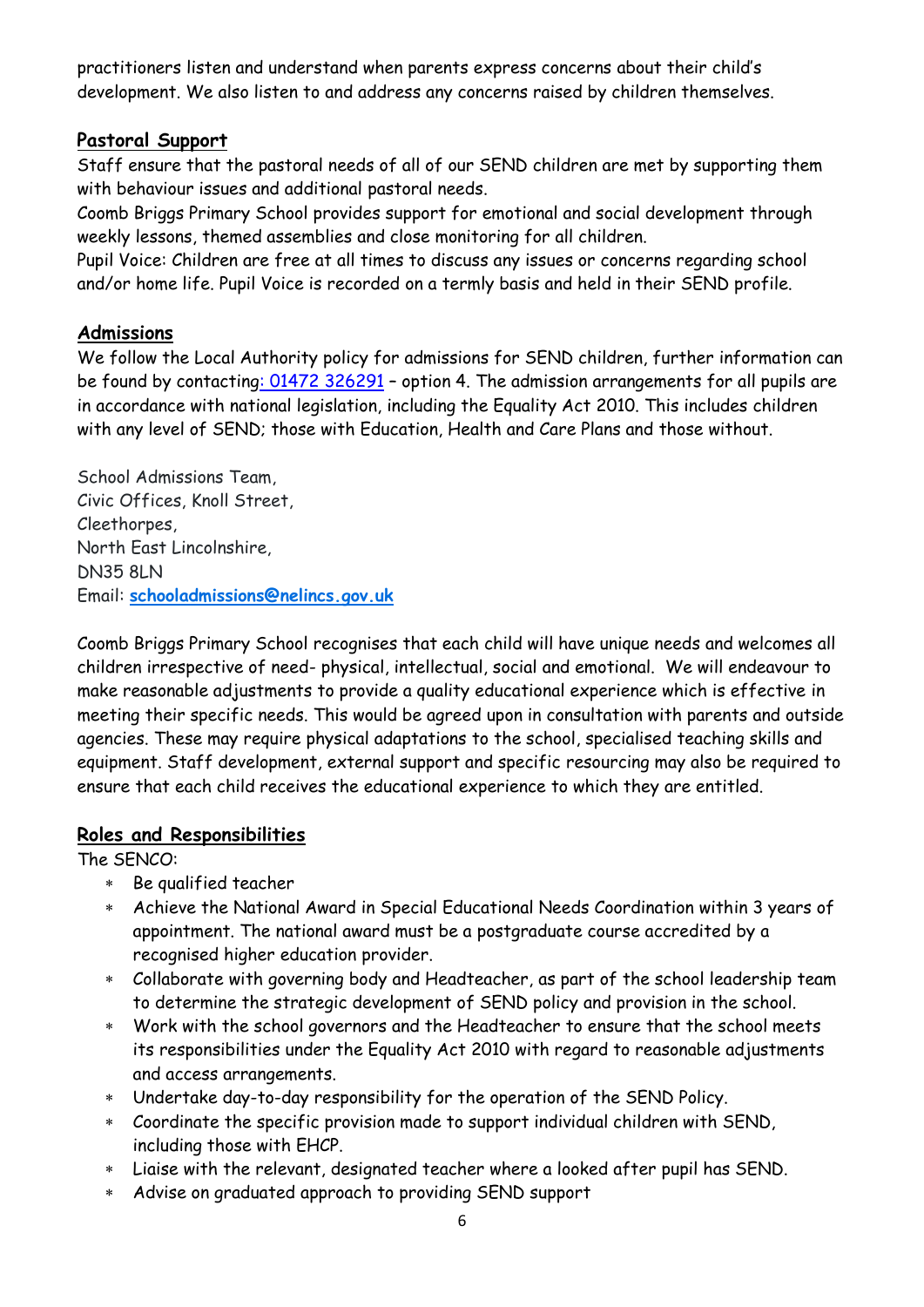- Advise on the deployment of the school's delegated budget and other resources to meet pupils' needs effectively.
- Liaise with the parents/carers of pupils with SEND.
- Liaise with early years providers, other schools, educational psychologists, health and social care professional, and independent or voluntary bodies.
- Be a key point of contact with external agencies, especially the LA and LA support services.
- Liaise with the potential future providers of education to ensure that the pupil and their parents are informed about options and a smooth transition is planned.
- Draw up a one page profile of the pupil with SEND.
- Provide professional guidance to colleagues and work closely with staff members, parents/carers and other agencies , including SEND charities.
- \* Be familiar with the provision in the Local Offer and be able to work with professional providing a supporting role to the family.
- Ensure, as far as possible, that pupils with SEND take part in activities run by the school, together with those who do not have SEND.
- Ensure that the school keeps the records of all pupils with SEND up-to-date.
- Inform the parents/carers of pupils with SEND that SEND provision is being made where the pupil does not have an EHCP.
- Identify any patterns in the identification of SEND within the school and in comparison with national data.
- Support the class teacher in the further assessment of a pupil's particular strengths and weaknesses and advise on effective implementation of support.

Class and Subject Teachers:

- Plan and review support for their pupils with SEND on a graduated basis, in collaboration with parents/carers, the SENCO and where appropriate, the pupils themselves.
- Set high expectations for every pupil and aim to teach them the full curriculum, whatever prior attainment.
- Plan lessons to address potential areas of difficulty to ensure that there are bi barriers to every pupil achieving and every pupil with SEND will be able to study the national curriculum.
- Be responsible and accountable for the progress and development of the pupils in their class.
- Be aware of the needs, outcomes sought, and support provided to any pupils with SEND they are working with.
- \* Keep the relevant figures of authority up-to-date with any changes in behaviour, academic developments and causes of concern. The relevant figures of authority include Helen Redmond (Headteacher) and Shaun Bell (Deputy Headteacher)

The Headteacher:

- Ensure that those teaching or working with pupils with SEND are aware of their needs, and have arrangements in place to meet them.
- Ensure that teachers monitor and review pupils' progress during the course of the academic year.
- Cooperate with the LA during annual EHC plan reviews.
- Ensure that the SENCO has sufficient time and resources to carry out their functions.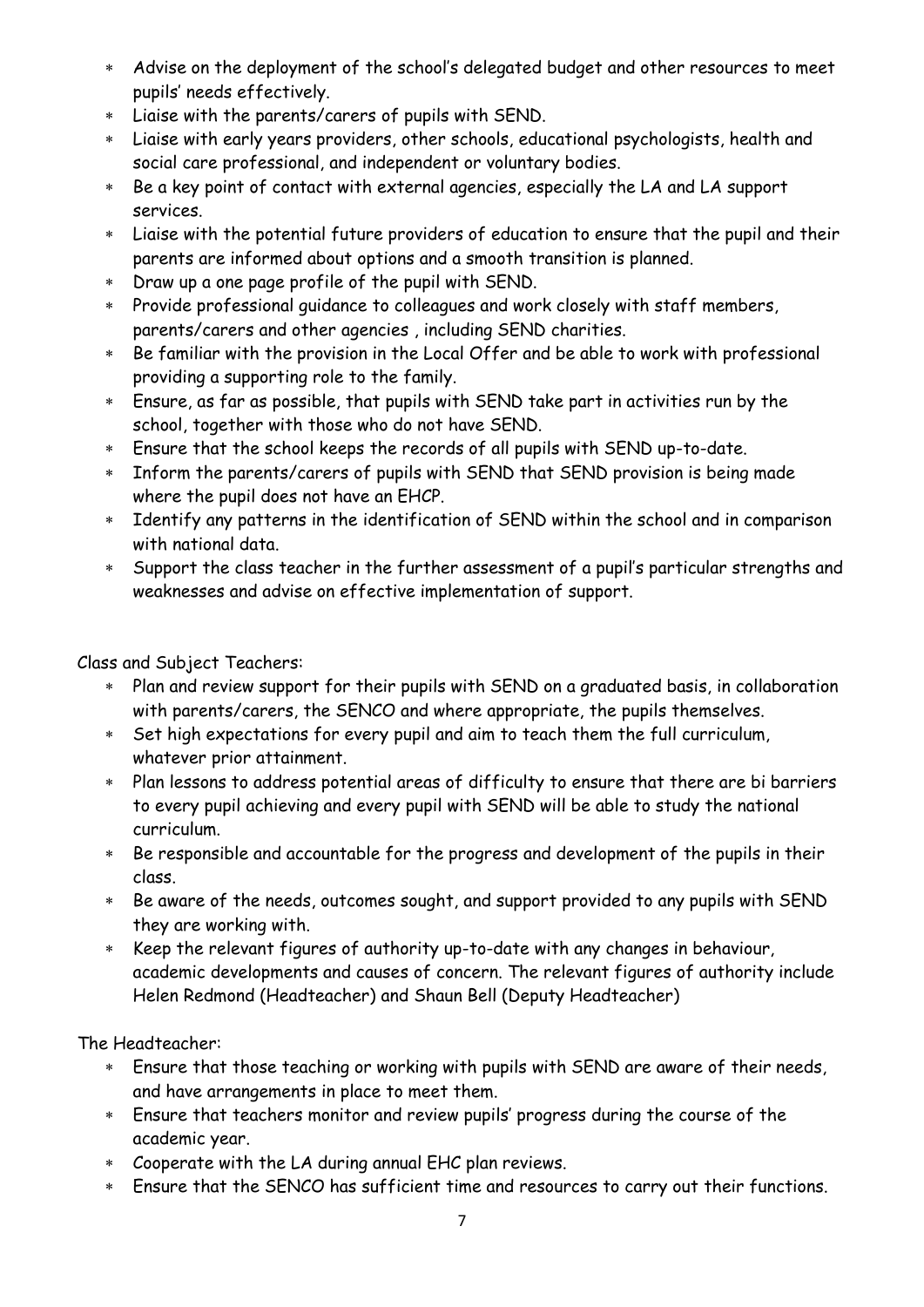- Provide the SENCO with sufficient administrative support and time away from teaching to enable them to fulfil their responsibilities, in a similar way to other important strategic roles within the school.
- Appoint a designated teacher for looked after children, who will work closely with the SENCO to ensure that the needs of the pupil are fully understood by relevant school staff.
- Regularly and carefully review the quality of teaching for pupils at risk of underachievement, as a core part of the school's performance management arrangements.
- Ensure that teachers understand the strategies to identify and support vulnerable pupils and possess knowledge of the types of SEND most frequently encountered.
- Ensure that procedures and policies for the day-to-day running of school do not directly or indirectly discriminate against pupils with SEND.
- Take steps to ensure that pupils and parents/carers are actively supported in contributing to needs assessments, and developing and reviewing EHC plans.
- Establish and maintain a culture of high expectation and include young people with SEND in all opportunities available to other pupils.
- Consult health and social care professionals, pupils and parents/carers to ensure the needs of children with medical conditions are effectively supported.
- Keep parents/carers and relevant teachers up-to-date with any changes or concerns involving the pupil.
- Identify any patterns in the identification of SEND within the school and in comparison with national data.

The Governing Body:

- Fully engage pupils with SEND and their parents/carers when drawing up policies that affect them.
- Endeavour to secure the special educational provision called for by a pupils' SEND.
- Designate an appropriate member of staff to be the special educational needs coordinator (SENCO) and have the responsibility for coordinating pupil's SEND.
- Appoint a designated teacher for looked after children, where appropriate.
- Make reasonable adjustments for pupils with disabilities to help alleviate any substantial disadvantage they experience because of their disability.
- Take necessary steps to ensure that pupils with disabilities are not discriminated against, harassed or victimised.
- Appoint an individual governor or sub-committee to oversee the school's arrangements for SEND.

# **Joint Commissioning, Planning and Delivery**

Coomb Briggs is committed to ensuring that pupils with SEND are able to achieve their ambitions and the best possible educational outcomes, as well as other such as securing employment and living as independently as possible. The school works closely with local education, health and social care services to ensure pupils get the right support.

Coomb Briggs assists the LA in carrying out their statutory duties under the Children and Families Act 2014, by ensuring that services work together where this promotes children and young people's wellbeing or improves the quality of special educational provision.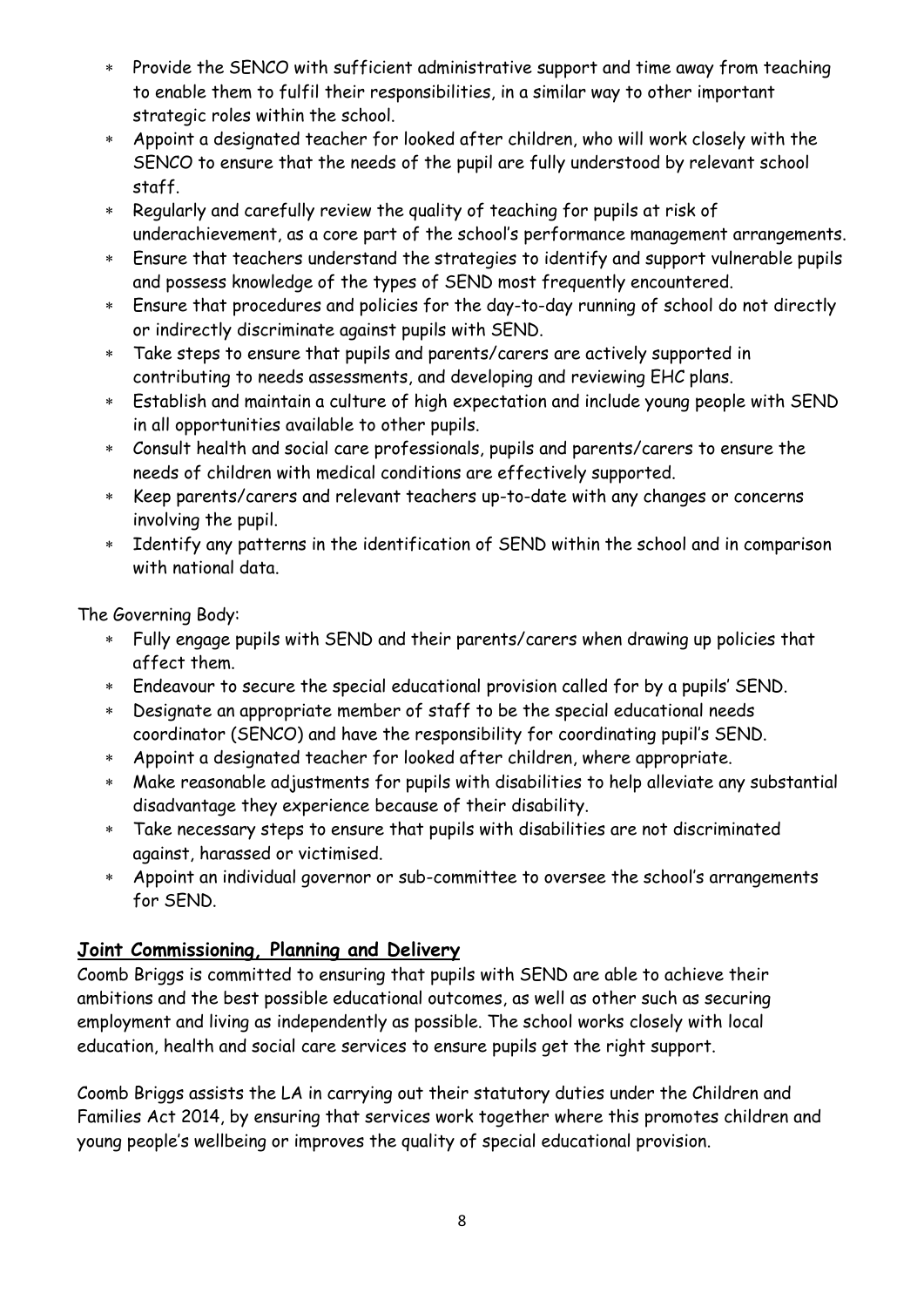Coomb Briggs will draw on the wide range of local data sets about the likely education needs of children and young people with SEND to forecast future needs.

We will plan, deliver and monitor services against how well outcomes have been met. Where pupils with SEND also have a medical condition, their provision will be planned and delivered in coordination with the healthcare plan.

SEND support will be adapted and/or replaced depending on its effectiveness on achieving the agreed outcomes.

# **Funding**

Coomb Briggs will allocate the appropriate amount of core per-pupil funding and notional SEND budget for SEND provision of its pupils.

The SENCO is responsible for purchasing resources which will best support the needs of children with Special Educational Needs in our school.

#### **Resources may include:**

- ~ staffing e.g. time for the SENCO, staff working to support pupils with SEND and 1:1 staff.
- ~ specific equipment, resources and interventions
- ~ assessment materials
- ~ CPD continuing professional development.

#### **Transition**

At the end of Key Stage 2 Coomb Briggs Primary School will support children with SEND by coordinating closely with the SENCO at their new School/Academy. This may involve additional transitional visits, opportunities for SENCO's to observe a child's needs within their current setting and/or organisation of transitional meetings. Occasionally, it is necessary for children to need additional support through transition from Foundation stage into Key Stage 1 or Key Stage 1 into Key Stage 2. On these occasions we will provide reasonable adjustments to support children based on individual needs.

In addition to, if children, with or without SEND, join Coomb Briggs part way through a year, we will offer the same transitional meetings, visits or observations to ensure all SEND is catered for accordingly.

# **Working in partnerships with Pupils and Families**

Coomb Briggs Primary School believes that a close working relationship with families is vital in order to ensure:

a) early and accurate identification and assessment of SEND leading to the correct intervention and provision

- b) continuing social and academic progress of children with SEND
- c) personal and academic targets are set and met effectively.

Coomb Briggs Primary School is committed to working in partnership with families, pupils and other members of the school community as well as outside agencies to provide for the needs of every pupil. The school recognises that parents have knowledge and experience that will contribute to the shared view of a child's needs. All parents of pupils with SEND will be treated as partners and supported to play an active and valued role in their children's education.

Parents are invited to review meetings and parents' evenings.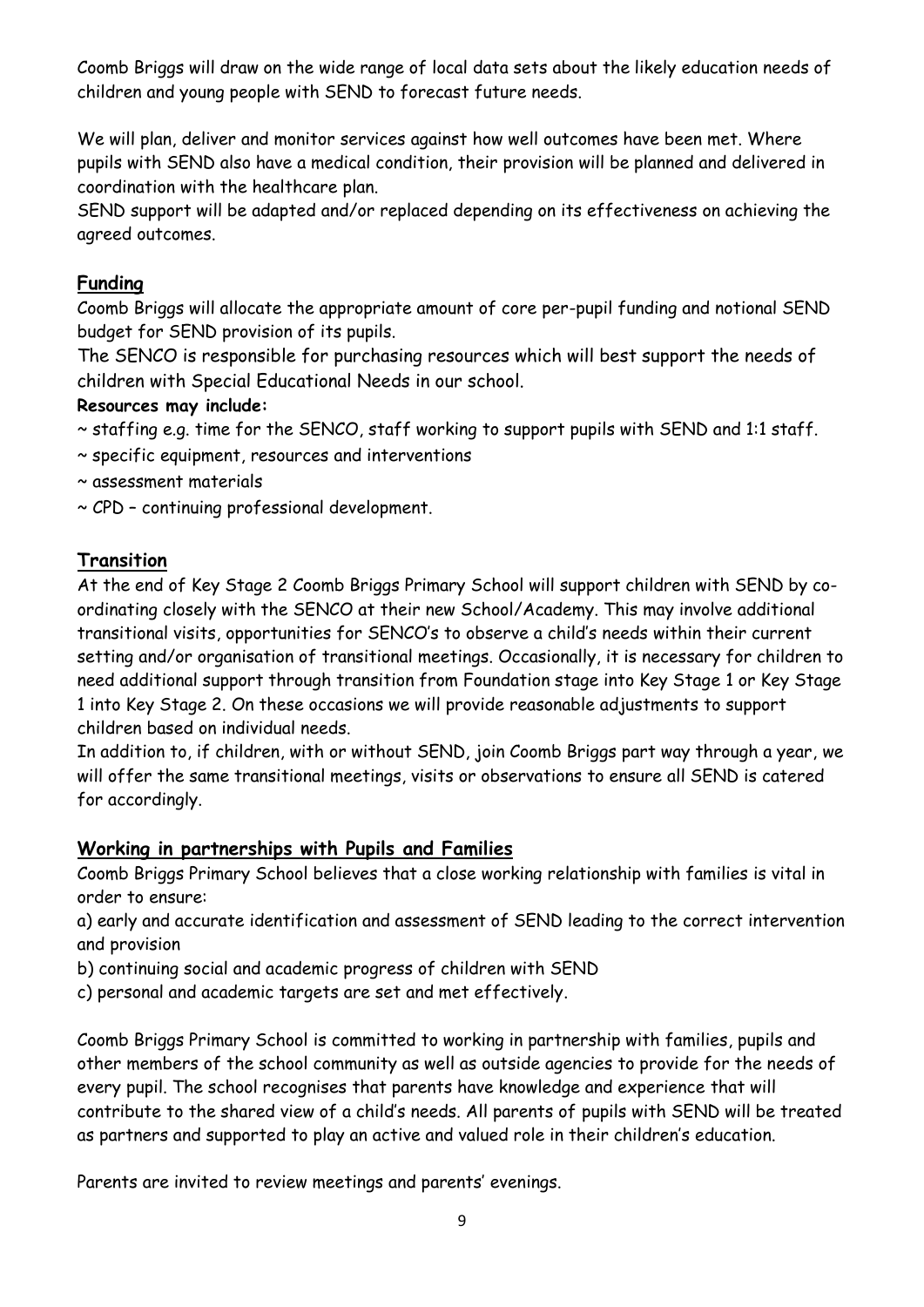Parent voice is sought, listened to and acted upon.

Should a parent/carer want further support or information, they can contact the local SEND Information Advice Support Service (SENDIASS).

Telephone number: 01472 355365.

<https://www.barnardos.org.uk/what-we-do/services/north-east-lincolnshire-sendiass>

Parents can contact their class teacher at the end of the day to make an appointment or by phoning or emailing the school office.

**The SENCO:** Hayley Dawson can be contacted through appointment at the school's office.

Parents are kept up to date with their child's progress through parent's evenings, review meetings and reports at the end of each year.

In cases where more frequent regular contact with parents is necessary, this will be arranged based on the individual pupil's needs. The SENCO may also signpost parents of pupils with SEND to the Local Authority services where specific advice, guidance and support may be required.

If an assessment or referral indicates that a pupil has additional learning needs, the parents and the pupil will always be consulted with regards to future provision. Parents are invited to attend meetings with external agencies regarding their child, and are kept up to date and consulted on any points of action drawn up in regards to the provision for their child.

# **Supporting successful preparation for adulthood**

Coomb Briggs Primary School will ensure that pupils are supported to make a smooth transition to whatever they will be doing next, e.g. moving onto higher education.

We will engage with secondary schools and Further Education (FE) providers, as necessary, to help plan for any transitions.

We will transfer all relevant information about pupils to any educational institution that they are transferring to.

If a pupil has been excluded, the school has a duty to arrange suitable full-time education from the sixth day of a fixed period of exclusion and to provide full details of any SEND provisions necessary, in accordance with Coomb Briggs' Exclusion Policy.

If it is in the best interest of the pupils, the school may commission alternative provision, in line with EHC plans in place, for pupils who face barriers to participate in mainstream education.

# **Data and Record Keeping**

The SEND Information Report is prepared by the SENCO and is published on the school website. It will include information outlined in paragraphs 6.79 and 6.83 of the SEND Code of Practice 2015.

Coomb Briggs Primary School keeps data on the levels and types of need in school and is made available to the LA.

We include details of SEND outcomes, actions, agreed support, teaching strategies and the involvement of specialists as part of our systems to monitor progress, behaviour and development of all pupils.

We will maintain an accurate and up-to-date register of the provision in place for pupils with SEND.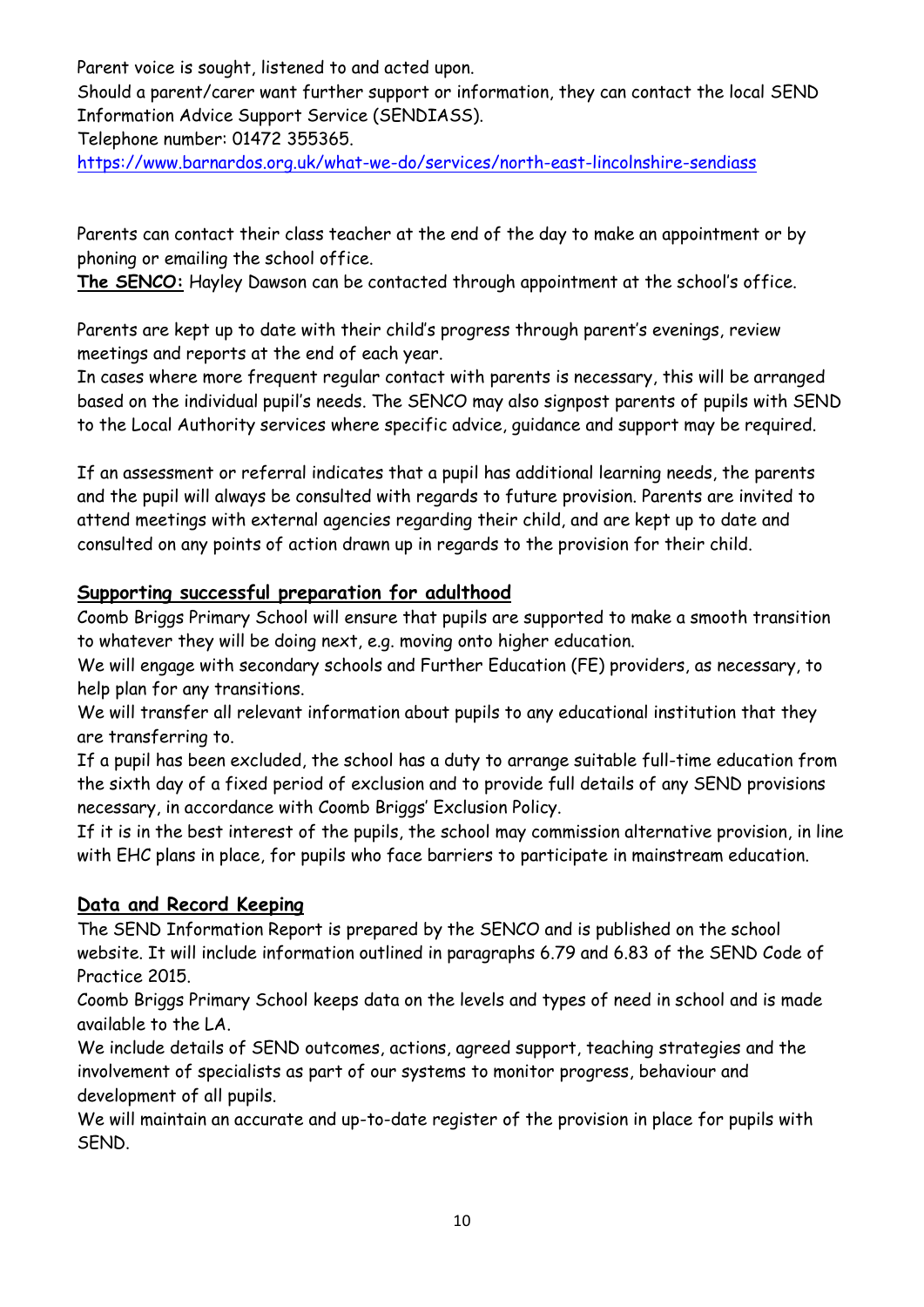# **Data Protection**

From Friday 25<sup>th</sup> May 2018, information and data regarding children with additional needs will be processed in accordance with reference to the General Data Protection Regulation (GDPR) 2018.

Further details on GDPR can be found on the SEND Information Report featured on the school website.

#### **Confidentiality**

Coomb Briggs Primary School will not disclose any information regarding pupils without the consent of the pupils' parents/carers.

#### **Links with other agencies and voluntary organisations**

Coomb Briggs Primary School invites and seeks advice and support from external agencies in the identification and assessment of, and provision for, SEND. The SENCO is the designated person responsible for liaising with the following:

Educational Psychology Service Child Development Centre (CDC) Social Services Schools Advisory Service (SAS) Speech and Language Service Young Minds Matter Hospital Occupational Therapy SEND Outreach Team Compass Go

Representatives from voluntary organisations and other external agencies are invited to liaise in meetings throughout the year to discuss SEND provision and progress and keep staff up to date with legislation.

#### **Compliance**

This policy complies with the statutory requirement laid out in the SEND Code of Practice 2015 and has been written with reference to the following guidance and documents:-

- Equality Act 2010: Advice for School's DFE February 2013
- SEND Code Of Practice 2015
- The Children and Families Act 2014
- Special educational Needs and Disability Regulations 2014
- School's SEND Information Report 2020
- Statutory Guidance on supporting pupils at school with medical conditions April 2014
- National Curriculum Key Stage 1 & 2 Framework Document 2015
- Safeguarding Policy
- Accessibility Plan
- Teachers Standards 2012